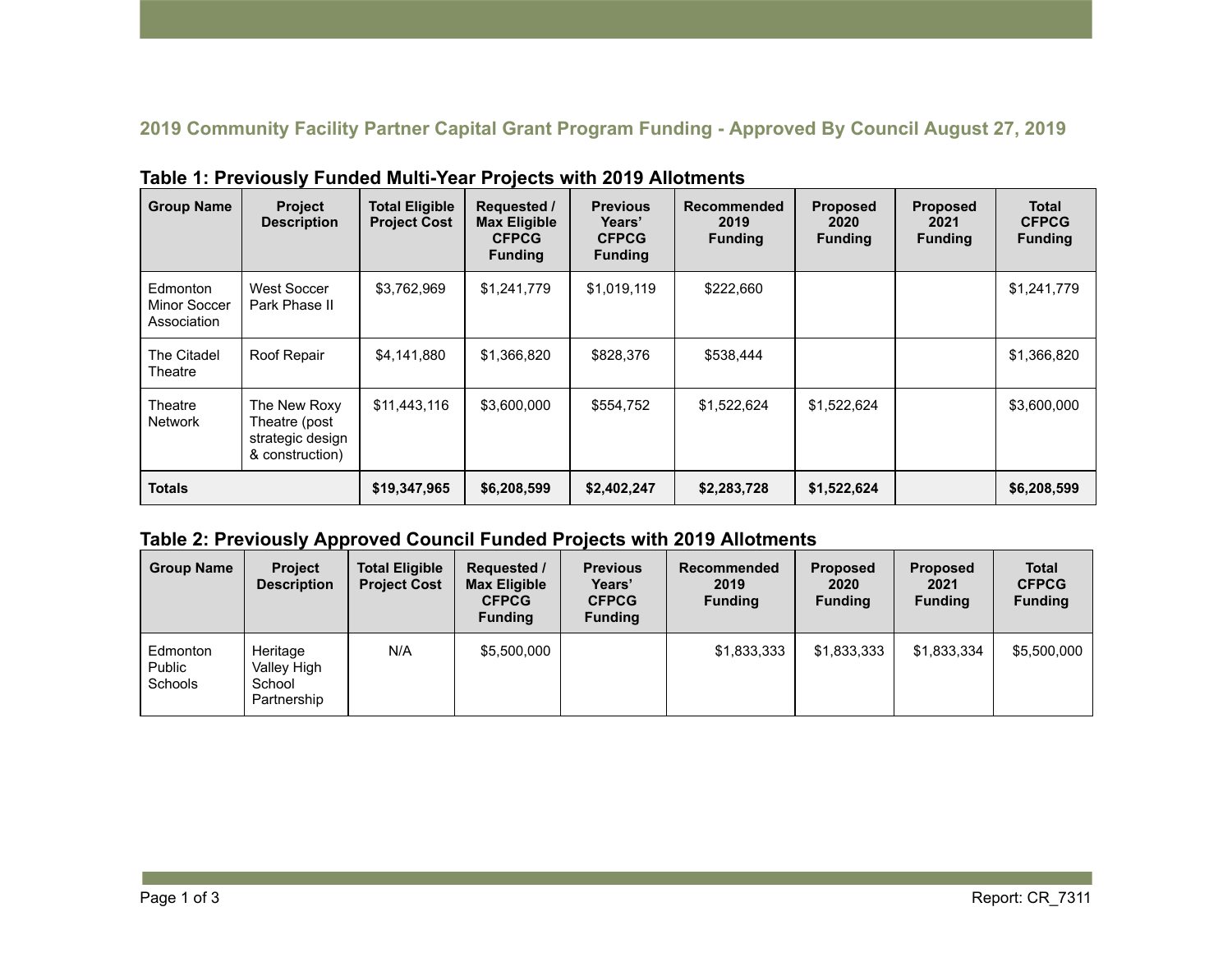| Table 3: Recommendations for 2019 Applicants |  |  |
|----------------------------------------------|--|--|
|----------------------------------------------|--|--|

| <b>Group Name</b>                                       | Project<br><b>Description</b>                                                | <b>Total</b><br>Eligible<br>Project<br>Cost | Requested /<br><b>Max Eligible</b><br><b>CFPCG</b><br><b>Funding</b> | <b>Previous</b><br>Years'<br><b>CFPCG</b><br><b>Funding</b> | <b>Recommende</b><br>d 2019<br><b>Funding</b> | <b>Proposed</b><br>2020<br><b>Funding</b> | <b>Proposed</b><br>2021<br><b>Funding</b> | Total<br><b>CFPCG</b><br><b>Funding</b> |
|---------------------------------------------------------|------------------------------------------------------------------------------|---------------------------------------------|----------------------------------------------------------------------|-------------------------------------------------------------|-----------------------------------------------|-------------------------------------------|-------------------------------------------|-----------------------------------------|
| ABC Head<br><b>Start Society</b>                        | Planning for<br>new community<br>hub (shared<br>facility)                    | \$116,337                                   | \$58,169                                                             |                                                             | \$58,169                                      |                                           |                                           | \$58,169                                |
| Edmonton<br>Korean<br>Canadian<br>Association           | Korean<br>Community<br>Centre<br>Rehabilitation                              | \$333,540                                   | \$110,068                                                            |                                                             | \$65,500                                      |                                           |                                           | \$65,500                                |
| Edmonton<br>Mennonite<br>Centre for<br><b>Newcomers</b> | Planning for 82<br><b>Street Site</b>                                        | \$271,427                                   | \$135,713                                                            |                                                             | \$135,713                                     |                                           |                                           | \$135,713                               |
| Edmonton<br>Mennonite<br>Centre for<br>Newcomers        | Planning for<br>112 Street Site                                              | \$224,916                                   | \$112,458                                                            |                                                             | \$112,458                                     |                                           |                                           | \$112,458                               |
| Jasper Place<br>Curling Club                            | Planning -<br>Identification of<br>refrigeration<br>and air quality<br>needs | \$107,900                                   | \$53,950                                                             |                                                             | \$53,950                                      |                                           |                                           | \$53,950                                |
| Nepalese<br>Canadian<br>Society                         | Planning for<br>New Nepalese<br>Canadian<br>Cultural<br>Heritage<br>Centre   | \$47,119                                    | \$23,559                                                             |                                                             | \$23,559                                      |                                           |                                           | \$23,559                                |
| Punjab United<br>Sports &<br>Heritage<br>Association    | Planning for a<br><b>New Facility</b>                                        | \$52,395                                    | \$21,736                                                             |                                                             | \$21,736                                      |                                           |                                           | \$21,736                                |

**Contract Contract**